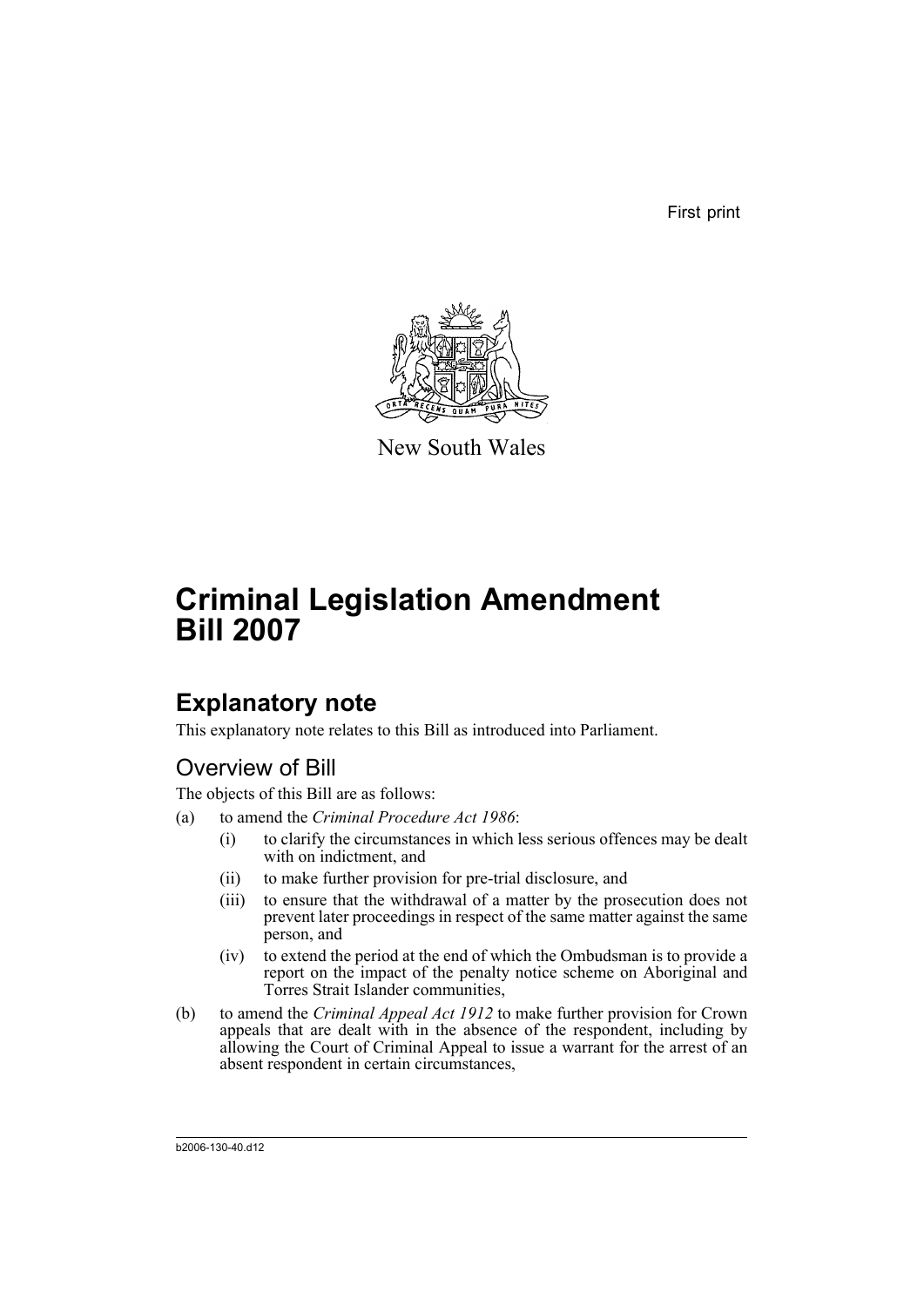Explanatory note

- (c) to amend the *Crimes Act 1900*:
	- (i) to make further provision with respect to proof of recklessness, and
	- (ii) to extend the offence of possessing or making explosives for an unlawful purpose so that it also applies to the supply of explosives for an unlawful purpose, and to increase the penalty for that offence, and
	- (iii) to make further provision with respect to the offence of perjury, so as to recognise the possibility that the offence may be tried summarily (in the absence of a jury), and
	- (iv) to make further provision with respect to the liability of accessories,
- (d) to amend the *Drug Misuse and Trafficking Act 1985*:
	- (i) to prohibit the possession of instructions about how to make prohibited drugs, any apparatus intended to be used in the making of prohibited drugs and any substance capable of being used to make a prohibited drug, and
	- (ii) to provide a legitimate purpose defence for a person who manufactures, produces, possesses or supplies certain products or substances that are listed as prohibited drugs but are mostly used in connection with industry, and
	- (iii) to remake uncommenced provisions of the *Drug Misuse and Trafficking Amendment Act 2006*.

The Bill also makes other minor and consequential amendments, and provides for savings and transitional matters.

## Outline of provisions

**Clause 1** sets out the name (also called the short title) of the proposed Act.

**Clause 2** provides for the commencement of the proposed Act.

**Clause 3** is a formal provision that gives effect to the amendments to the Acts specified in Schedules 1–4.

**Clause 4** provides for the repeal of the *Drug Misuse and Trafficking Amendment Act 2006* which contains uncommenced amendments that will be remade by Schedule 4 to the proposed Act.

**Clause 5** provides for the repeal of the proposed Act after all the amendments made by the proposed Act have commenced. Once the amendments have commenced the proposed Act will be spent and section 30 of the *Interpretation Act 1987* provides that the repeal of an amending Act does not affect the amendments made by that Act.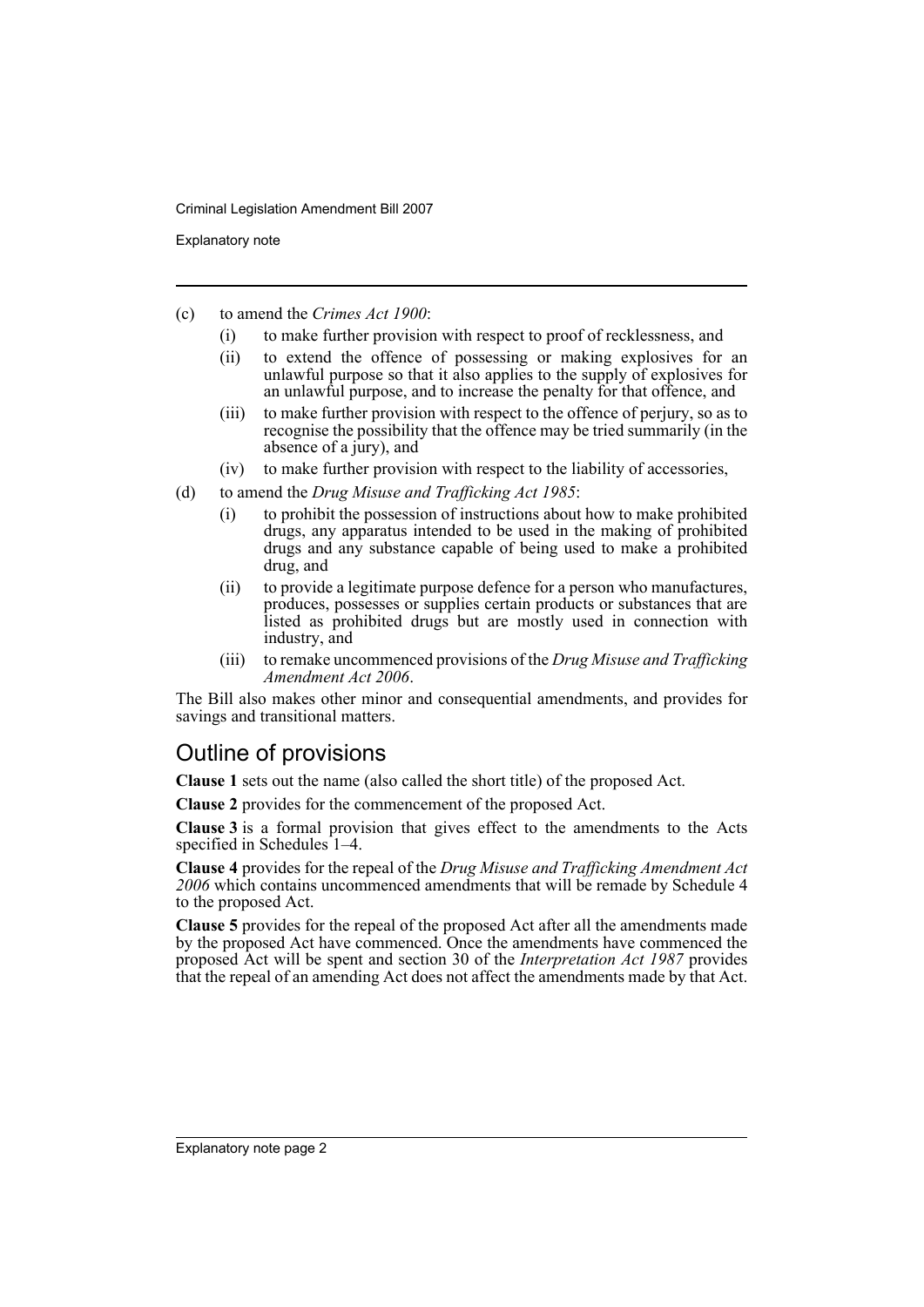Explanatory note

### **Schedule 1 Amendment of Criminal Procedure Act 1986**

#### **Indictable offences**

At present, sections 5 and 6 of the *Criminal Procedure Act 1986* set out the general principles for determining whether an offence may be dealt with on indictment or summarily. Under section 6, the general principle for offences involving a maximum penalty of imprisonment for  $2$  years or less is that they should be dealt with summarily. This does not apply if an Act requires the offence to be dealt with on indictment.

**Schedule 1 [1]** amends section 6 to clarify that the general principle that such lesser offences be dealt with summarily does not apply if the offence is permitted to be dealt with on indictment under another Act, or is listed in Table 1 or 2 to Schedule 1 to the Act. Offences set out in Schedule 1 to the Act may be dealt with on indictment if the prosecutor or the person charged makes an election for the offence to be dealt with on indictment under Chapter 5 of the Act (regardless of the maximum penalty). **Schedule 1 [11]** also makes it clear that all offences listed in Schedule 1 to the Act are indictable offences, subject to the provisions of the Act that require them to be dealt with summarily in certain circumstances.

### **Pre-trial disclosure requirements**

Part 3 of Chapter 3 of the *Criminal Procedure Act 1986* imposes various requirements on parties to criminal proceedings being dealt with on indictment, in order to facilitate pre-trial disclosure of relevant matters.

**Schedule 1 [2] and [3]** make minor amendments to make it clear that a court, when deciding whether to require pre-trial disclosure, is not required to be satisfied of all the criteria that are listed in the Act as being relevant to a decision to order pre-trial disclosure. It is sufficient that the court considers pre-trial disclosure is warranted on the basis of one or more of the criteria.

**Schedule 1 [4], [6] and [8]** require certain notices that must be given by parties to criminal proceedings under pre-trial disclosure requirements to be filed with the court (in addition to being served on the other party).

**Schedule 1 [5]** exempts any matters that have already been disclosed by the prosecution in a brief of evidence served on an accused person from certain pre-trial disclosure requirements that are imposed on the prosecution under the Act.

**Schedule 1 [7]** requires a notice of alibi to be given 42 days before the relevant trial is listed for hearing, rather than 21 days before the trial is listed for hearing.

### **Withdrawal of matters by prosecution**

Currently section 205 of the *Criminal Procedure Act 1986* allows a court to issue a certificate that certifies that criminal proceedings against a person have been dismissed. The certificate prevents any later proceedings in respect of the matter from being taken against the same person. **Schedule 1 [9] and [10]** clarify that the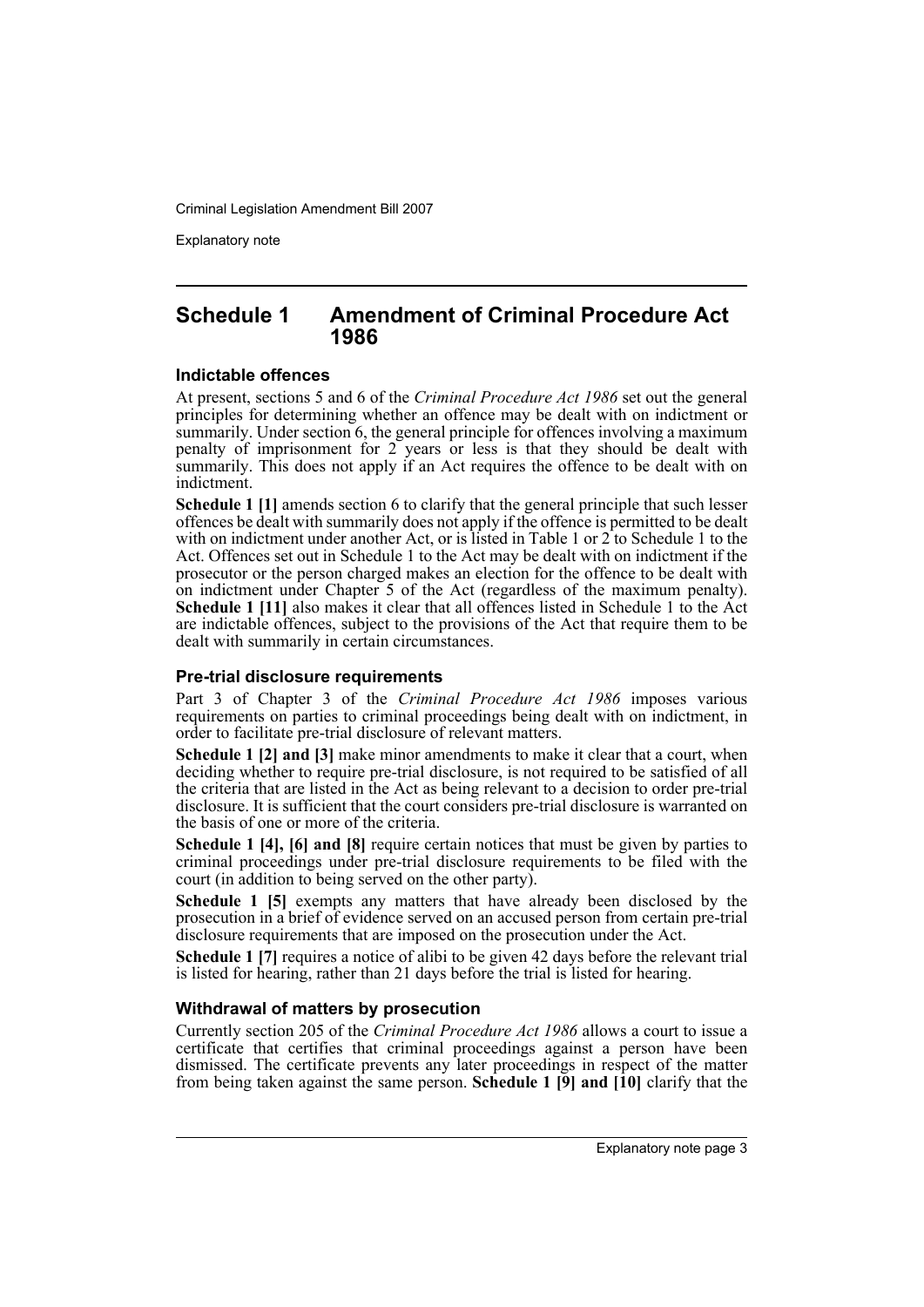Explanatory note

certification procedure does not apply in respect of a matter that is taken to be dismissed because the prosecution is withdrawn. The amendments make it clear that the withdrawal of a matter by the prosecutor does not prevent later proceedings in respect of the same matter against the same person.

### **Review of penalty notice scheme**

Section 344A of the *Criminal Procedure Act 1986* requires the Ombudsman to review the impact, on Aboriginal and Torres Strait Islander communities, of the penalty notice scheme under that Act, including provisions of the *Law Enforcement (Powers and Responsibilities) Act 2002* that allow a police officer who serves a penalty notice on a person to require the person to submit to having his or her finger-prints taken. A report on the review is to be provided by 30 November 2008. **Schedule 1 [12]** extends that date to 31 May 2009.

### **Savings, transitional and other matters**

Table 1 to Schedule 1 to the *Criminal Procedure Act 1986* prescribes those indictable offences that are to be dealt with summarily unless the prosecutor or person charged elects otherwise. **Schedule 1 [13]** inserts section 24B of the *Drug Misuse and Trafficking Act 1985* (Offences involving possession of prohibited drug precursors) into that Table (so that it must be prosecuted summarily unless the prosecutor or person charged elects otherwise).

**Schedule 1 [14]** requires the offence under section 93FA (2) of the *Crimes Act 1900*, which will become an indictable offence as a result of the amendments made by Schedule 3 that increase the maximum penalty for that offence, to be prosecuted summarily unless the prosecutor otherwise elects.

**Schedule 1 [15]** enables savings and transitional regulations to be made as a consequence of the amendments made by the proposed Act.

**Schedule 1 [16]** makes provision for savings and transitional matters in relation to the amendments described above.

## **Schedule 2 Amendment of Criminal Appeal Act 1912**

Currently section 14A of the *Criminal Appeal Act 1912* allows the Court of Criminal Appeal to dispose of certain Crown appeals (including Crown appeals against sentence) in the absence of the respondent in certain circumstances. **Schedule 2 [2]** will allow the Court of Criminal Appeal, if it decides to impose a sentence of imprisonment by way of full-time detention on a respondent in the respondent's absence, and the respondent is not in custody, to defer specifying a commencement date for the sentence until the respondent appears before the Court. This avoids the possibility that the sentence will start to run before the respondent is taken into custody. The amendment will also allow the Court of Criminal Appeal to issue a warrant for the arrest of a respondent if the respondent fails to appear before the Court.

**Schedule 2 [1]** is a consequential amendment.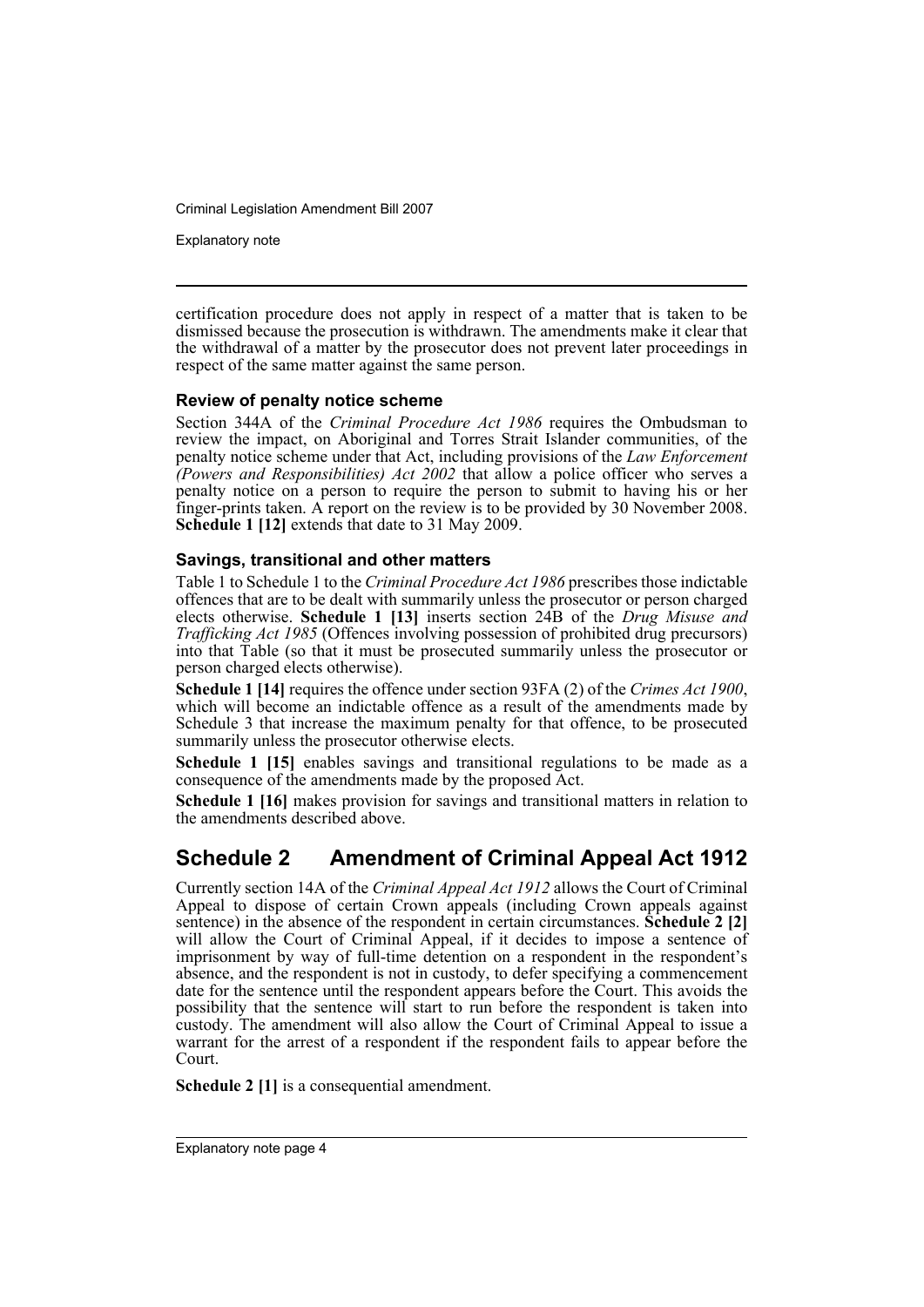Explanatory note

**Schedule 2 [3]** extends the amendments to proceedings commenced, but not finally disposed of, before the amendments commence.

## **Schedule 3 Amendment of Crimes Act 1900**

**Schedule 3 [1]** puts it beyond doubt that recklessness (when it is an element of an offence) may also be established by proof of intention or knowledge (in line with the Commonwealth Criminal Code).

At present, section 93FA of the *Crimes Act 1900* makes it an offence to possess or make explosives in circumstances that give rise to a reasonable suspicion that the person did not possess or make the explosive for a lawful purpose. **Schedule 3 [2]** extends that offence to the supply of explosives in the same circumstances. The amendment also increases the maximum penalty for the offence from imprisonment for 2 years to imprisonment for 3 years. As a result of the increased penalty, the offence will become an indictable offence. However, an amendment to the *Criminal Procedure Act 1986* made by Schedule 1 will require the offence to be prosecuted summarily unless the prosecutor elects otherwise.

**Schedule 3 [3]** changes a reference to the jury, in a provision that relates to the offence of perjury, so as to recognise the possibility that the offence may be tried summarily (in the absence of a jury).

**Schedule 3 [4]–[6]** make minor changes to provisions of the *Crimes Act 1900* that make accessories to the commission of an offence liable to the same penalty as the person who commits the principal offence. The purpose of the amendments is to remove any argument that an accessory, when sentenced, should be sentenced on the same basis as the principal offender would have been sentenced rather than on the basis of the circumstances of the accessory.

### **Schedule 4 Amendment of Drug Misuse and Trafficking Act 1985**

**Schedule 4 [1]** creates a new offence that prohibits a person from possessing instructions for the manufacture or production of prohibited drugs. It is a defence to a prosecution for such an offence if the person is authorised under the *Poisons and Therapeutic Goods Act 1966*, has an authority from the Director-General of the Department of Health, is not involved in any unlawful activity or otherwise has a reasonable excuse for possessing the instructions.

**Schedule 4 [2] and [3]** create a new offence that prohibits a person from possessing a drug manufacture apparatus (as specified or described in the regulations) or precursor intended by the person for use in the manufacture or production of a prohibited drug.

**Schedule 4 [4]** creates a new offence that prohibits a person from possessing a substance (referred to in the proposed section as a *precursor*) capable of being used to manufacture or produce a prohibited drug and that is specified or described in the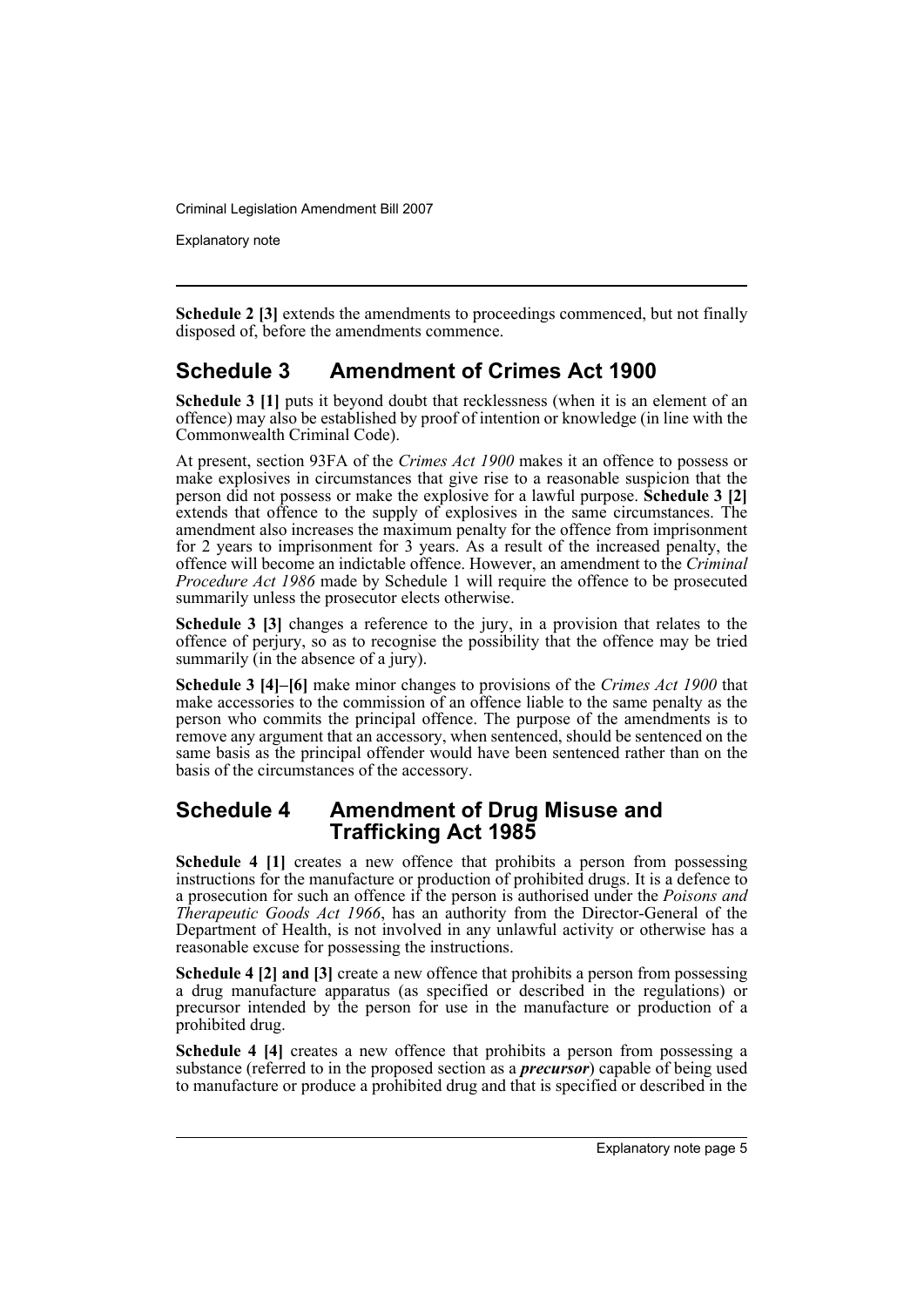Explanatory note

regulations. It is a defence to a prosecution for such an offence if the person establishes that the precursor is used in connection with an activity that is not unlawful or otherwise has a reasonable excuse for possessing the precursor. **Schedule 4 [5]** enables the offence (which is indictable) to be dealt with summarily. **Schedule 4 [6]** provides that the penalty for such an offence is a fine of 1,000 penalty units  $(\$110,000)$  or 5 years imprisonment, or both.

**Schedule 4 [7]** provides that it is not an offence against the *Drug Misuse and Trafficking Act 1985* for a person to manufacture, produce, possess or supply a product containing a substance listed in proposed Schedule 2 if that substance cannot be readily extracted. If such a substance can be readily extracted, it is not an offence if the substance is not for human consumption and the product containing the substance has been manufactured, produced, possessed or supplied in connection with an activity that is not unlawful. It is also not an offence to possess or supply a product containing such a substance so as to dispose or destroy the product. **Schedule 4 [8]** provides that the onus of proving that an activity is not unlawful rests on the accused person.

**Schedule 4 [9]–[12]** remake uncommenced provisions of the *Drug Misuse and Trafficking Amendment Act 2006*. **Schedule 4 [9]** enables the Governor to amend, by regulation, proposed Schedule 2. **Schedule 4 [10]** inserts 1,4-Butanediol and Gamma butyrolactone into Schedule 1 to the *Drug Misuse and Trafficking Act 1985* as prohibited drugs (along with their corresponding traffickable, small, indictable, commercial and large commercial amounts). **Schedule 4 [12]** inserts proposed Schedule 2 (Industry use defence substances) into the *Drug Misuse and Trafficking Act 1985*. That Schedule contains certain substances generally used in industry, being 1,4-Butanediol (also known as hydroxybutanol or 1,4 BD) and Gamma butyrolactone (also known as 4-hydroxybutanoic acid lactone or GBL).

**Schedule 4 [11]** is a consequential amendment.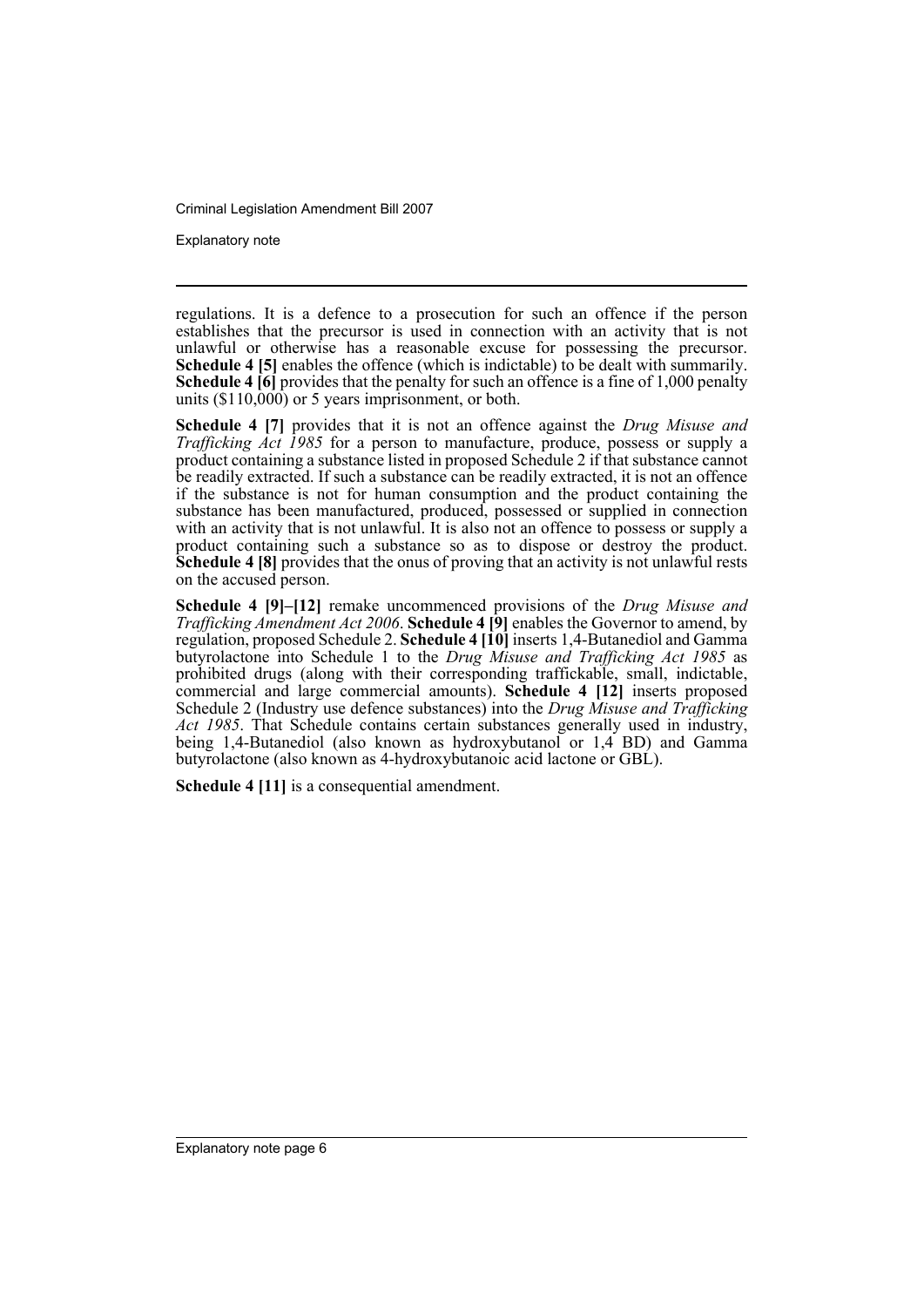First print



New South Wales

# **Criminal Legislation Amendment Bill 2007**

## **Contents**

|            |                                                                   | Page |
|------------|-------------------------------------------------------------------|------|
| 1          | Name of Act                                                       |      |
| 2          | Commencement                                                      | 2    |
| 3          | Amendment of Acts                                                 | 2    |
| 4          | Repeal of Drug Misuse and Trafficking Amendment<br>Act 2006 No 39 | 2    |
| 5.         | Repeal of Act                                                     | 2    |
| Schedule 1 | Amendment of Criminal Procedure Act 1986 No 209                   | 3    |
| Schedule 2 | Amendment of Criminal Appeal Act 1912 No 16                       | 6    |
| Schedule 3 | Amendment of Crimes Act 1900 No 40                                | 8    |
| Schedule 4 | Amendment of Drug Misuse and Trafficking Act 1985<br>No 226       | 9    |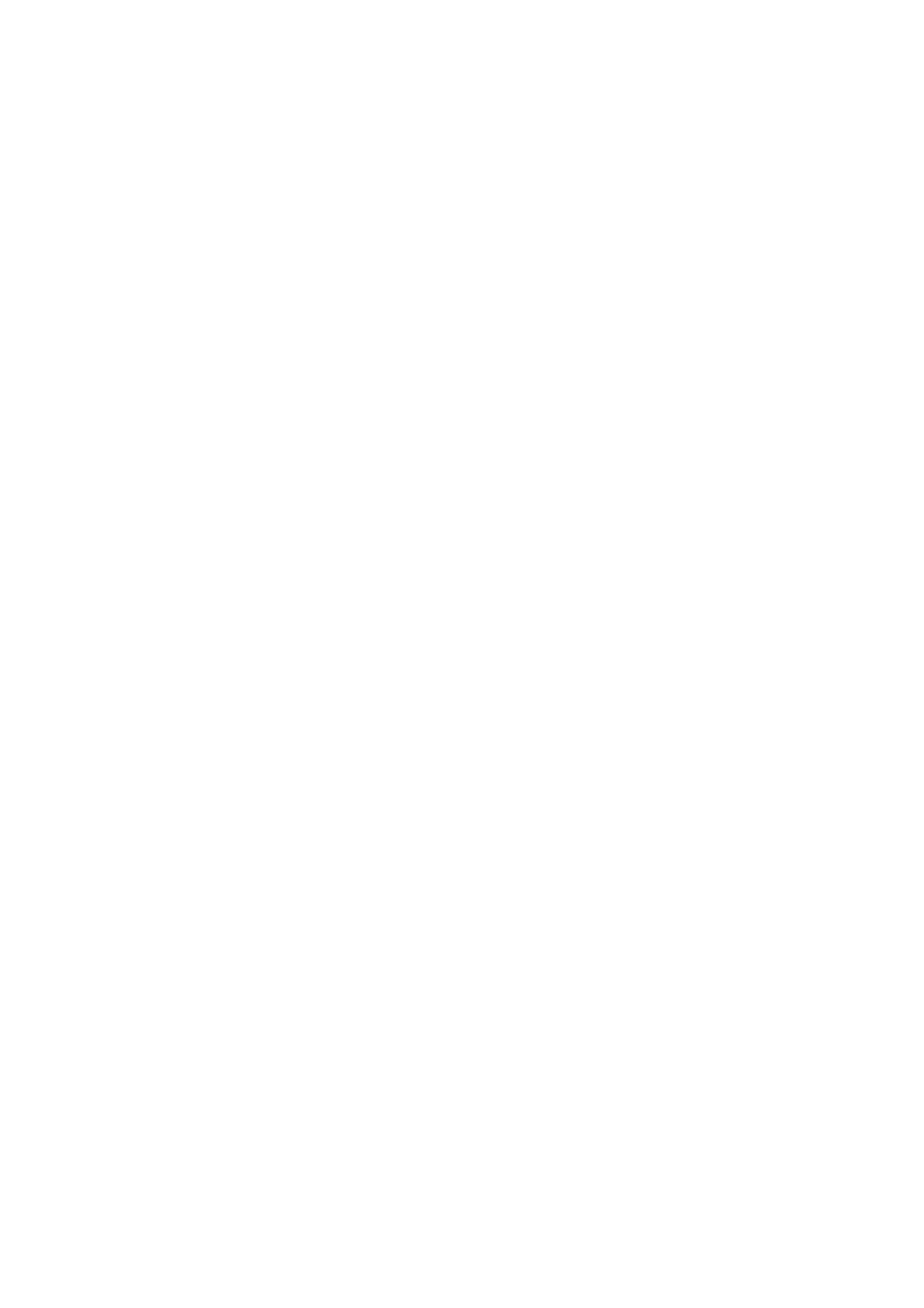

New South Wales

# **Criminal Legislation Amendment Bill 2007**

No , 2007

## **A Bill for**

An Act to make miscellaneous amendments to legislation relating to crimes, criminal procedure, and other matters.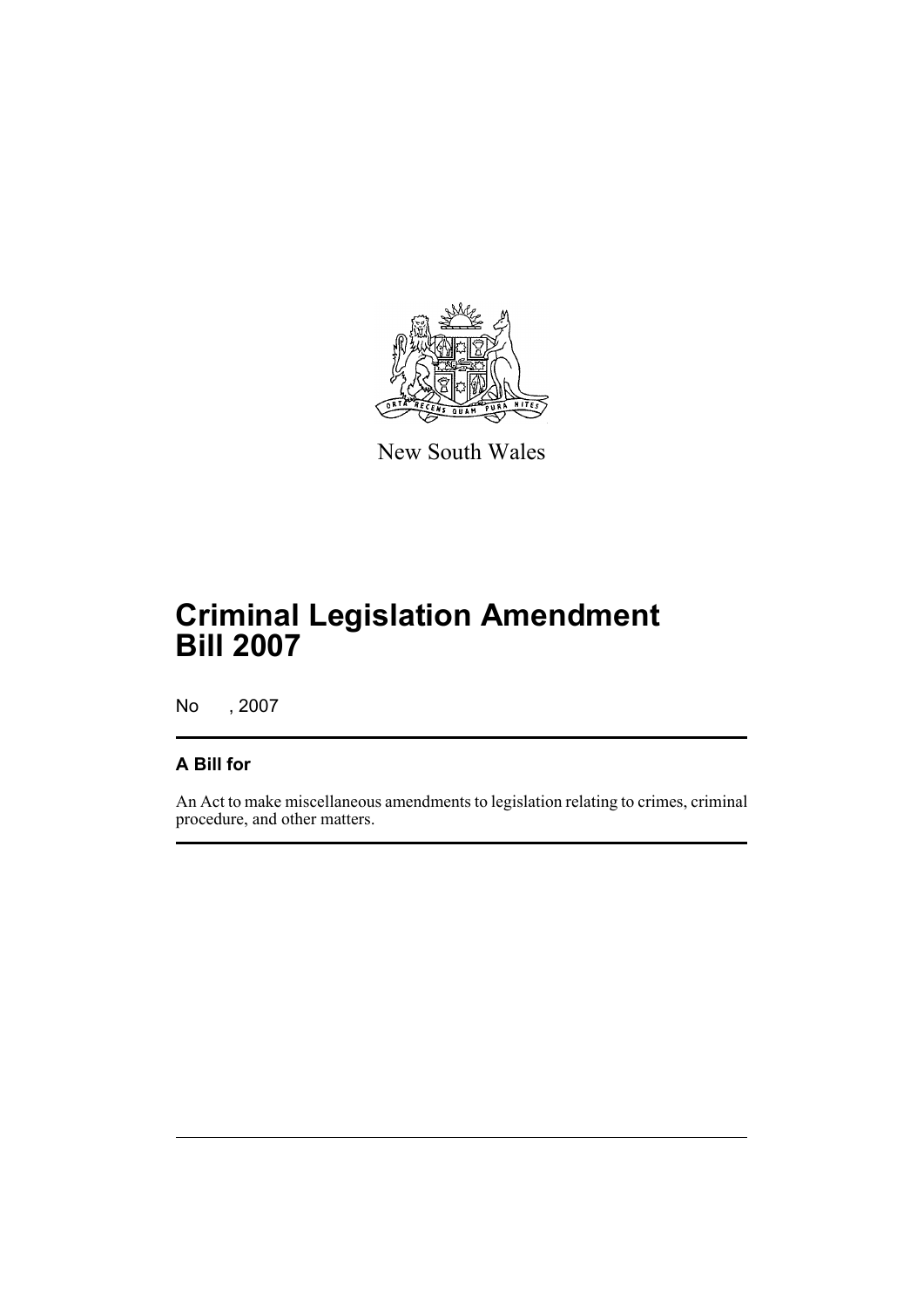<span id="page-9-4"></span><span id="page-9-3"></span><span id="page-9-2"></span><span id="page-9-1"></span><span id="page-9-0"></span>

|              |     | The Legislature of New South Wales enacts:                                                                                                                | 1                   |
|--------------|-----|-----------------------------------------------------------------------------------------------------------------------------------------------------------|---------------------|
| 1            |     | Name of Act                                                                                                                                               | 2                   |
|              |     | This Act is the <i>Criminal Legislation Amendment Act 2007</i> .                                                                                          | 3                   |
| $\mathbf{2}$ |     | <b>Commencement</b>                                                                                                                                       | 4                   |
|              | (1) | Sections 1–3, 5, Schedule 1 [1], [11], [12] and [15] and Schedule 3 [1]<br>and [3]–[6] commence on the date of assent to this Act.                        | 5<br>6              |
|              | (2) | This Act commences on a day or days to be appointed by proclamation,<br>except as provided by subsection (1).                                             | $\overline{7}$<br>8 |
| 3            |     | <b>Amendment of Acts</b>                                                                                                                                  | 9                   |
|              |     | The Acts specified in Schedules 1–4 are amended as set out in those<br>Schedules.                                                                         | 10<br>11            |
| 4            |     | Repeal of Drug Misuse and Trafficking Amendment Act 2006 No 39                                                                                            | 12                  |
|              |     | The Drug Misuse and Trafficking Amendment Act 2006 is repealed.                                                                                           | 13                  |
| 5            |     | <b>Repeal of Act</b>                                                                                                                                      | 14                  |
|              | (1) | This Act is repealed on the day following the day on which all of the<br>provisions of this Act have commenced.                                           | 15<br>16            |
|              | (2) | The repeal of this Act does not, because of the operation of section 30<br>of the <i>Interpretation Act 1987</i> , affect any amendment made by this Act. | 17<br>18            |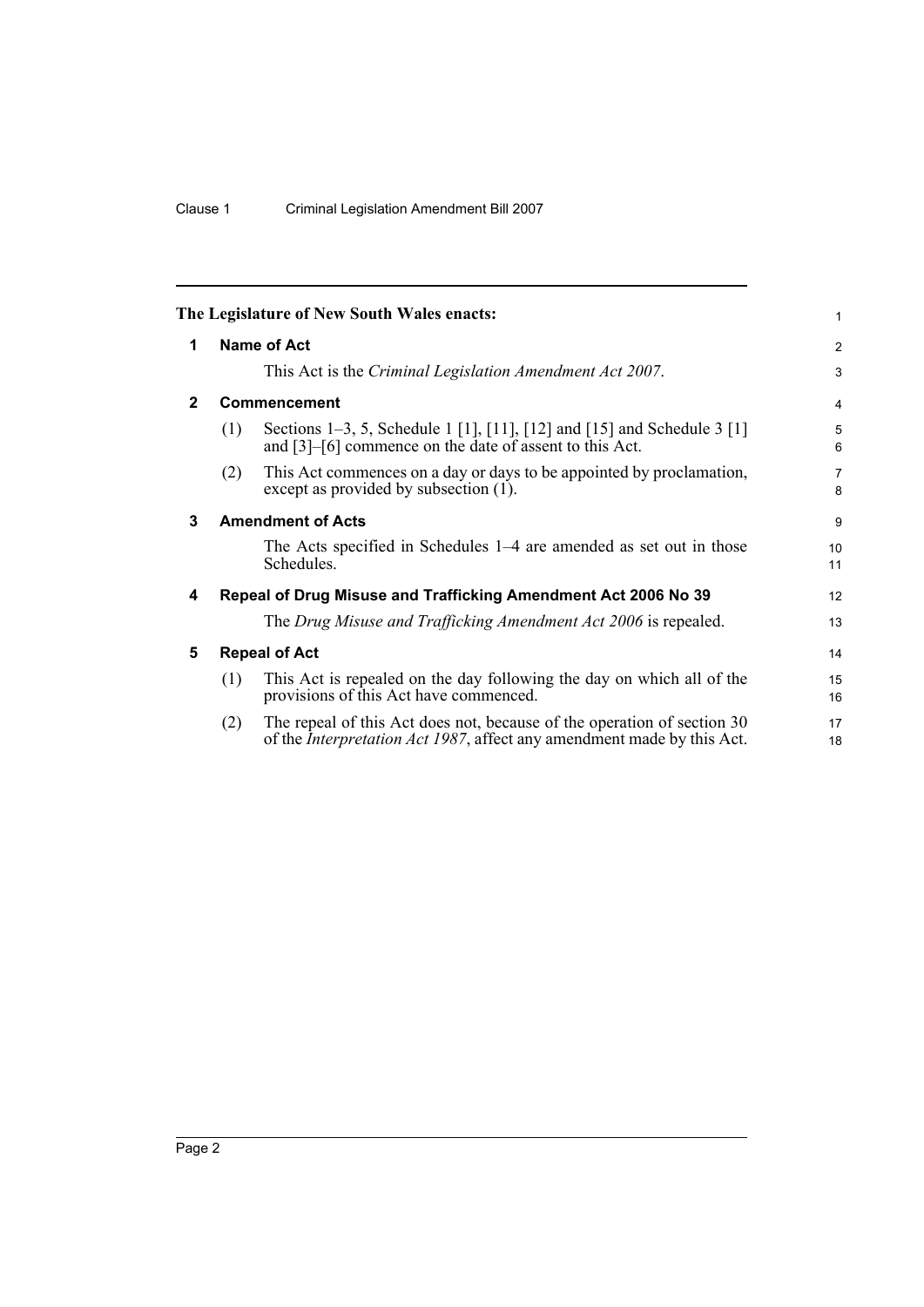Amendment of Criminal Procedure Act 1986 No 209 Schedule 1

<span id="page-10-0"></span>

|     | <b>Schedule 1</b>                      |                    | <b>Amendment of Criminal Procedure Act</b><br>1986 No 209                                                                                                                                                                                          | 1<br>$\overline{2}$      |  |
|-----|----------------------------------------|--------------------|----------------------------------------------------------------------------------------------------------------------------------------------------------------------------------------------------------------------------------------------------|--------------------------|--|
|     |                                        |                    | (Section 3)                                                                                                                                                                                                                                        | 3                        |  |
| [1] |                                        |                    | Section 6 Certain offences to be dealt with summarily                                                                                                                                                                                              | 4                        |  |
|     |                                        |                    | Omit section $6(1)(c)$ . Insert instead:                                                                                                                                                                                                           | 5                        |  |
|     |                                        |                    | an offence for which the maximum penalty that may be<br>(c)<br>imposed is not, and does not include, imprisonment for<br>more than 2 years, excluding the following offences:                                                                      | 6<br>$\overline{7}$<br>8 |  |
|     |                                        |                    | an offence that under any other Act is required or<br>(i)<br>permitted to be dealt with on indictment,                                                                                                                                             | 9<br>10                  |  |
|     |                                        |                    | an offence listed in Table 1 or 2 to Schedule 1.<br>(ii)                                                                                                                                                                                           | 11                       |  |
| [2] |                                        |                    | Section 136 Court may order pre-trial disclosure in particular case                                                                                                                                                                                | 12                       |  |
|     |                                        | section $136(2)$ . | Insert "one or more of the following matters" after "having regard to" in                                                                                                                                                                          | 13<br>14                 |  |
| [3] |                                        |                    | Section 136 (2) (a) and (b)                                                                                                                                                                                                                        | 15                       |  |
|     |                                        |                    | Omit "and" wherever occurring.                                                                                                                                                                                                                     | 16                       |  |
| [4] | Section 143 Requirements as to notices |                    |                                                                                                                                                                                                                                                    |                          |  |
|     | Insert after section $143(4)$ :        |                    |                                                                                                                                                                                                                                                    |                          |  |
|     |                                        | (5)                | A party required to give a notice under this Division must file a<br>copy of the notice with the court as soon as practicable after<br>giving it, or as otherwise required by the court.                                                           | 19<br>20<br>21           |  |
| [5] |                                        | <b>Section 147</b> |                                                                                                                                                                                                                                                    | 22                       |  |
|     |                                        |                    | Omit the section. Insert instead:                                                                                                                                                                                                                  | 23                       |  |
|     | 147                                    |                    | <b>Exemption for matters previously disclosed</b>                                                                                                                                                                                                  | 24                       |  |
|     |                                        | (1)                | The prosecutor is not required to include in a notice under this<br>Division anything that has already been included in a brief of<br>evidence in relation to the matter served on the accused person in<br>accordance with this or any other Act. | 25<br>26<br>27<br>28     |  |
|     |                                        | (2)                | However, the prosecutor must include in the notice a list<br>identifying the statements of those witnesses who are proposed to<br>be called at the trial by the prosecutor.                                                                        | 29<br>30<br>31           |  |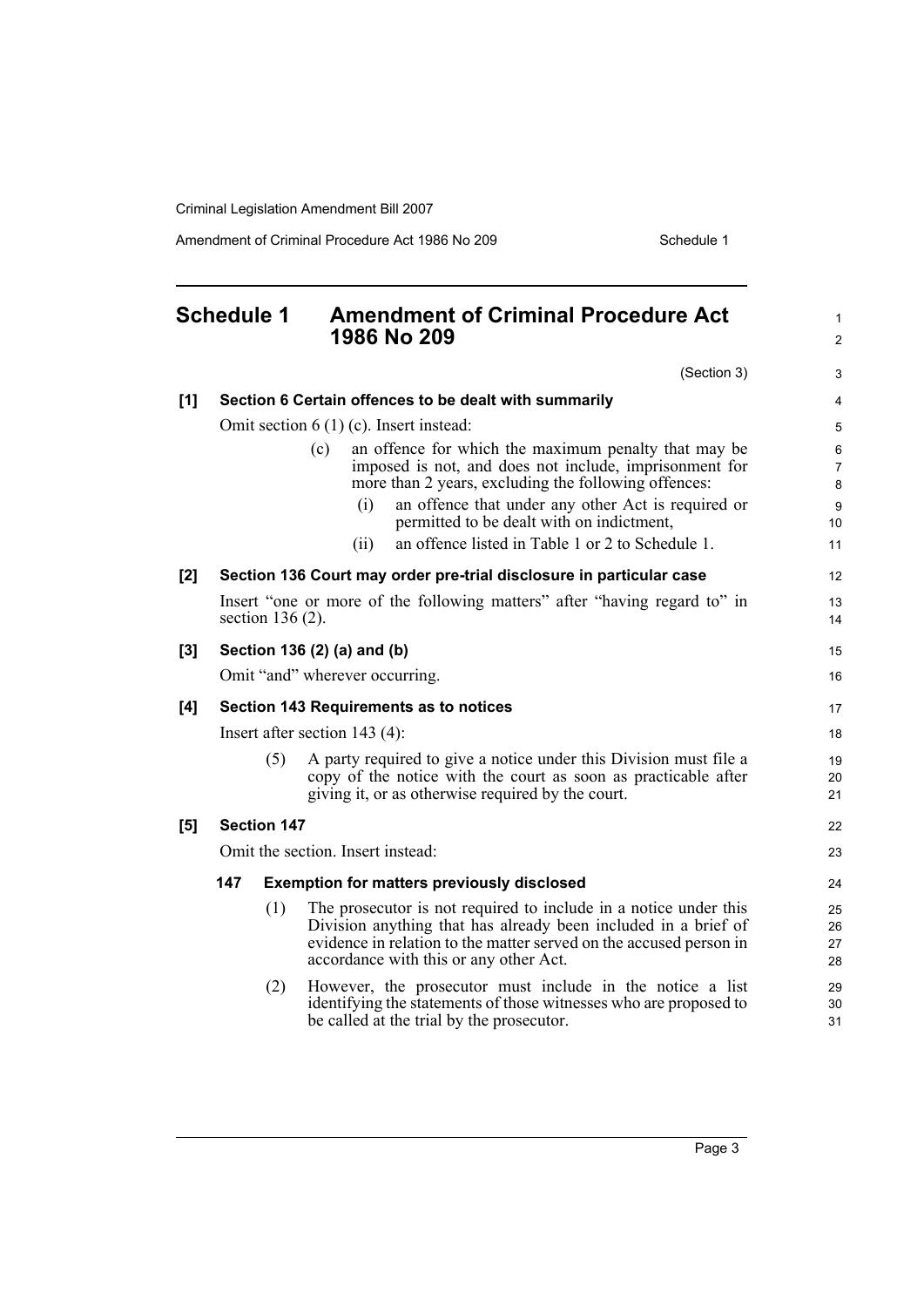Schedule 1 Amendment of Criminal Procedure Act 1986 No 209

| [6]    |                    | Section 150 Notice of alibi                                                                                                                                                  | $\mathbf{1}$        |
|--------|--------------------|------------------------------------------------------------------------------------------------------------------------------------------------------------------------------|---------------------|
|        |                    | Insert "to the Director of Public Prosecutions and files a copy of the notice<br>with the court" after "particulars of the alibi" in section 150 $(2)$ .                     | 2<br>3              |
| [7]    |                    | Section 150 (8), definition of "prescribed period"                                                                                                                           | 4                   |
|        |                    | Omit "21 days". Insert instead "42 days".                                                                                                                                    | 5                   |
| [8]    | impairment         | Section 151 Notice of intention to adduce evidence of substantial mental                                                                                                     | 6<br>$\overline{7}$ |
|        |                    | Insert "to the Director of Public Prosecutions and files a copy of the notice<br>with the court" after "raise that contention" in section 151 $(1)$ .                        | $\bf 8$<br>9        |
| [9]    |                    | Section 205 Order dismissing matter to be made                                                                                                                               | 10                  |
|        |                    | Insert after section $205(2)$ :                                                                                                                                              | 11                  |
|        | (3)                | This section does not apply to a matter that is taken to be<br>dismissed because of section 208.                                                                             | 12<br>13            |
| $[10]$ |                    | Section 208 Dismissal of matter if matter withdrawn                                                                                                                          | 14                  |
|        |                    | Insert at the end of the section:                                                                                                                                            | 15                  |
|        | (2)                | The dismissal of a matter because of its withdrawal by the<br>prosecutor does not prevent any later proceedings in any court for<br>the same matter against the same person. | 16<br>17<br>18      |
| $[11]$ | <b>Section 259</b> |                                                                                                                                                                              | 19                  |
|        |                    | Omit the section. Insert instead:                                                                                                                                            | 20                  |
|        | 259                | <b>Offences to which this Chapter applies</b>                                                                                                                                | 21                  |
|        | (1)                | This Chapter applies to the offences listed in Tables 1 and 2 to<br>Schedule <sup>1</sup> .                                                                                  | 22<br>23            |
|        | (2)                | All the offences listed in Tables 1 and 2 to Schedule 1 are<br>indictable offences, subject to the provisions of this Chapter.                                               | 24<br>25            |
| $[12]$ |                    | Section 344A Further review by Ombudsman-Aboriginal and Torres<br><b>Strait Islander communities</b>                                                                         | 26<br>27            |
|        |                    | Omit "30 November 2008" from section 344A (3).                                                                                                                               | 28                  |
|        |                    | Insert instead "31 May 2009".                                                                                                                                                | 29                  |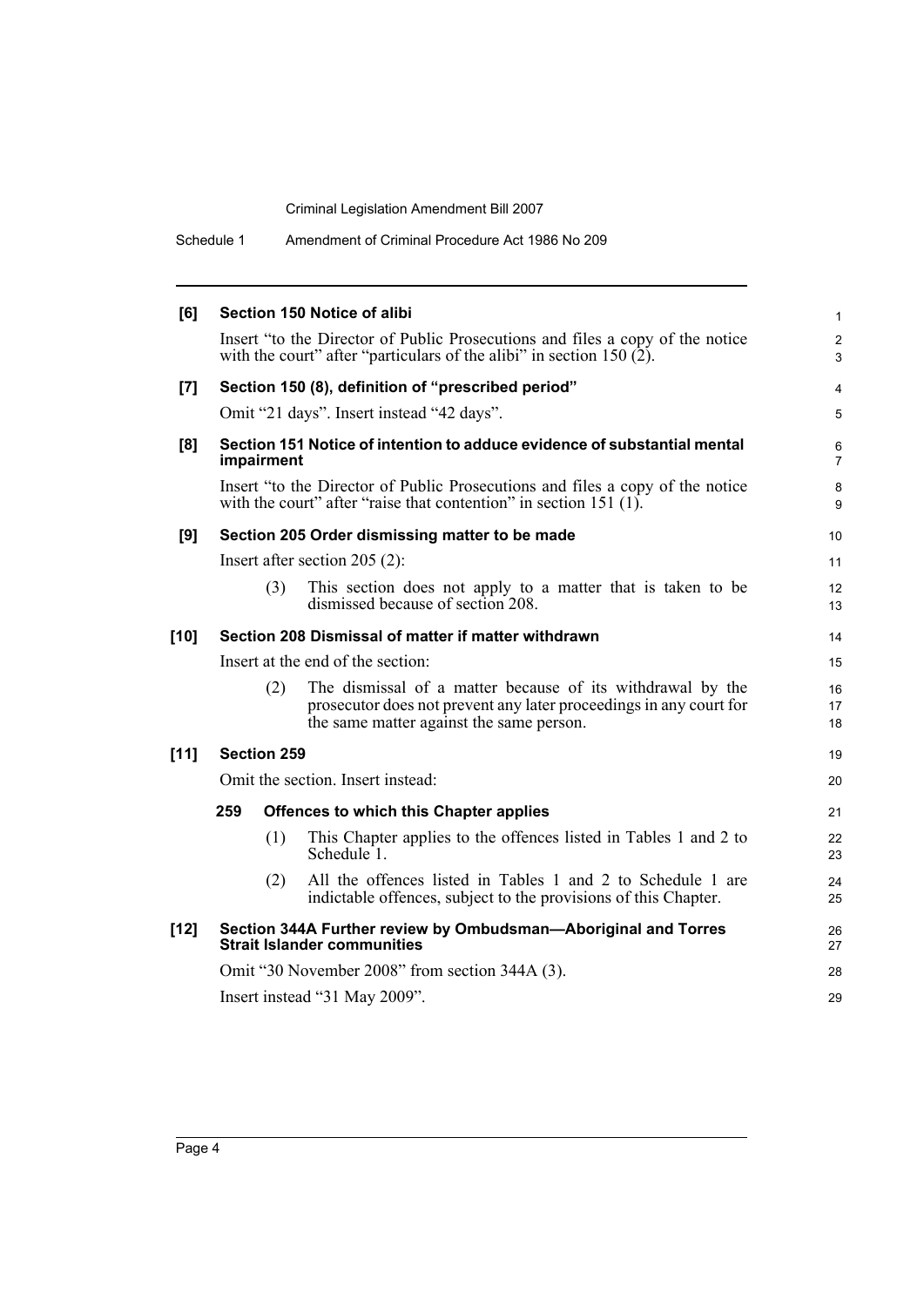Amendment of Criminal Procedure Act 1986 No 209

| Schedule 1 |  |
|------------|--|
|            |  |

| $[13]$ |                   | Schedule 1 Indictable offences triable summarily                                                                                                                                                                                                                                                | 1                          |
|--------|-------------------|-------------------------------------------------------------------------------------------------------------------------------------------------------------------------------------------------------------------------------------------------------------------------------------------------|----------------------------|
|        |                   | Insert after clause 30A in Table 1:                                                                                                                                                                                                                                                             | $\overline{c}$             |
|        | 30 <sub>B</sub>   | Offences involving possession of prohibited drug precursors                                                                                                                                                                                                                                     | 3                          |
|        |                   | An offence referred to in section 24B of the Drug Misuse and<br>Trafficking Act 1985.                                                                                                                                                                                                           | 4<br>5                     |
| $[14]$ | <b>Schedule 1</b> |                                                                                                                                                                                                                                                                                                 | 6                          |
|        |                   | Insert "or (2)" after "section 93FA (1)" in clause 6 of Table 2.                                                                                                                                                                                                                                | 7                          |
| $[15]$ |                   | Schedule 2 Savings, transitional and other provisions                                                                                                                                                                                                                                           | 8                          |
|        |                   | Insert at the end of clause $1(1)$ :                                                                                                                                                                                                                                                            | 9                          |
|        |                   | Criminal Legislation Amendment Act 2007                                                                                                                                                                                                                                                         | 10                         |
| $[16]$ | <b>Schedule 2</b> |                                                                                                                                                                                                                                                                                                 | 11                         |
|        |                   | Insert at the end of the Schedule (with appropriate Part and clause numbers):                                                                                                                                                                                                                   | 12                         |
|        | <b>Part</b>       | Provisions consequent on enactment of<br><b>Criminal Legislation Amendment Act 2007</b>                                                                                                                                                                                                         | 13<br>14                   |
|        |                   | <b>Changes to pre-trial disclosure requirements</b>                                                                                                                                                                                                                                             | 15                         |
|        | (1)               | The amendments made to Division 3 of Part 3 of Chapter 3 by the<br>Criminal Legislation Amendment Act 2007 do not apply in<br>respect of any pre-trial disclosure that is carried out pursuant to<br>an order made by the court under section 136 before the<br>commencement of the amendments. | 16<br>17<br>18<br>19<br>20 |
|        | (2)               | The amendments made to sections 150 and 151 by the Criminal<br>Legislation Amendment Act 2007 do not apply in respect of a trial<br>that was listed for hearing before the commencement of the<br>amendments.                                                                                   | 21<br>22<br>23<br>24       |
|        |                   | Withdrawal of matter by prosecutor                                                                                                                                                                                                                                                              | 25                         |
|        |                   | The amendments made to sections 205 and 208 by the Criminal<br>Legislation Amendment Act 2007 apply only to the dismissal of a<br>matter on or after the commencement of the amendments.                                                                                                        | 26<br>27<br>28             |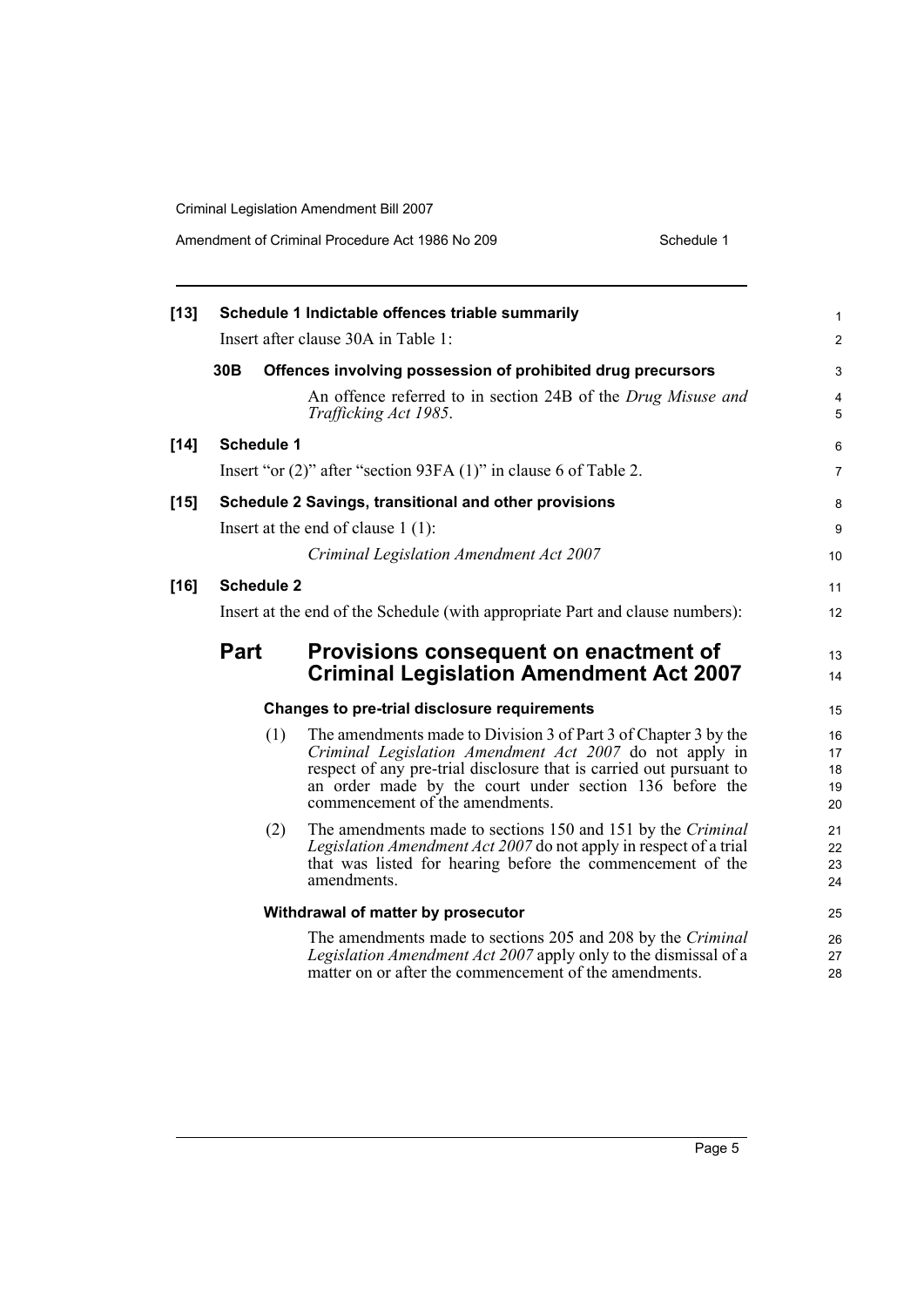### <span id="page-13-0"></span>**Schedule 2 Amendment of Criminal Appeal Act 1912 No 16**

(Section 3)

1 2

3

| [1] |                                   | Section 14A Crown appeals-absence of respondent                                                                                                                                                                                                                                                                                                                                     | 4                               |  |  |  |
|-----|-----------------------------------|-------------------------------------------------------------------------------------------------------------------------------------------------------------------------------------------------------------------------------------------------------------------------------------------------------------------------------------------------------------------------------------|---------------------------------|--|--|--|
|     |                                   | Omit "An appeal under section 5C, 5D, 5DA or 5DB".                                                                                                                                                                                                                                                                                                                                  | 5                               |  |  |  |
|     |                                   | Insert instead "A Crown appeal".                                                                                                                                                                                                                                                                                                                                                    | 6                               |  |  |  |
| [2] | Section 14A (2)-(6)               |                                                                                                                                                                                                                                                                                                                                                                                     | 7                               |  |  |  |
|     | Insert at the end of section 14A: |                                                                                                                                                                                                                                                                                                                                                                                     |                                 |  |  |  |
|     | (2)                               | If on a Crown appeal the court decides to impose on a respondent,<br>in the absence of the respondent, a sentence of imprisonment by<br>way of full-time detention, and the respondent is not in custody<br>at the time of that decision, the court may decline to specify a<br>commencement date for the sentence until the respondent<br>appears before the court for sentencing. | 9<br>10<br>11<br>12<br>13<br>14 |  |  |  |
|     | (3)                               | If the court declines to specify a commencement date for a<br>sentence under this section:                                                                                                                                                                                                                                                                                          | 15<br>16                        |  |  |  |
|     |                                   | (a)<br>sections 47 and 48 of the Crimes (Sentencing Procedure)<br><i>Act 1999</i> do not apply until the respondent appears before<br>the court for sentencing, and                                                                                                                                                                                                                 | 17<br>18<br>19                  |  |  |  |
|     |                                   | (b)<br>when the respondent appears before the court for<br>sentencing, sections 47 and 48 of the Crimes (Sentencing<br><i>Procedure) Act 1999</i> apply in respect of the sentence as if<br>the sentence were imposed by the court on the day the<br>respondent so appears.                                                                                                         | 20<br>21<br>22<br>23<br>24      |  |  |  |
|     | (4)                               | The court may, for the purpose of disposing of proceedings on a<br>Crown appeal, or imposing a sentence in such proceedings<br>(including specifying the commencement date for a sentence),<br>issue a warrant to arrest a respondent if the respondent fails to<br>appear before it and the court is satisfied:                                                                    | 25<br>26<br>27<br>28<br>29      |  |  |  |
|     |                                   | that the respondent has been given notice of the date on<br>(a)<br>which the proceedings were to be disposed of, or the<br>sentence imposed, or                                                                                                                                                                                                                                     | 30<br>31<br>32                  |  |  |  |
|     |                                   | that attempts to give such notice have failed because the<br>(b)<br>respondent's whereabouts are unknown.                                                                                                                                                                                                                                                                           | 33<br>34                        |  |  |  |
|     | (5)                               | Part 4 of Chapter 4 of the Criminal Procedure Act 1986 applies,<br>with any necessary modifications, to warrants issued by the court<br>under this section in the same way as it applies to warrants issued<br>in proceedings to which that Part applies.                                                                                                                           | 35<br>36<br>37<br>38            |  |  |  |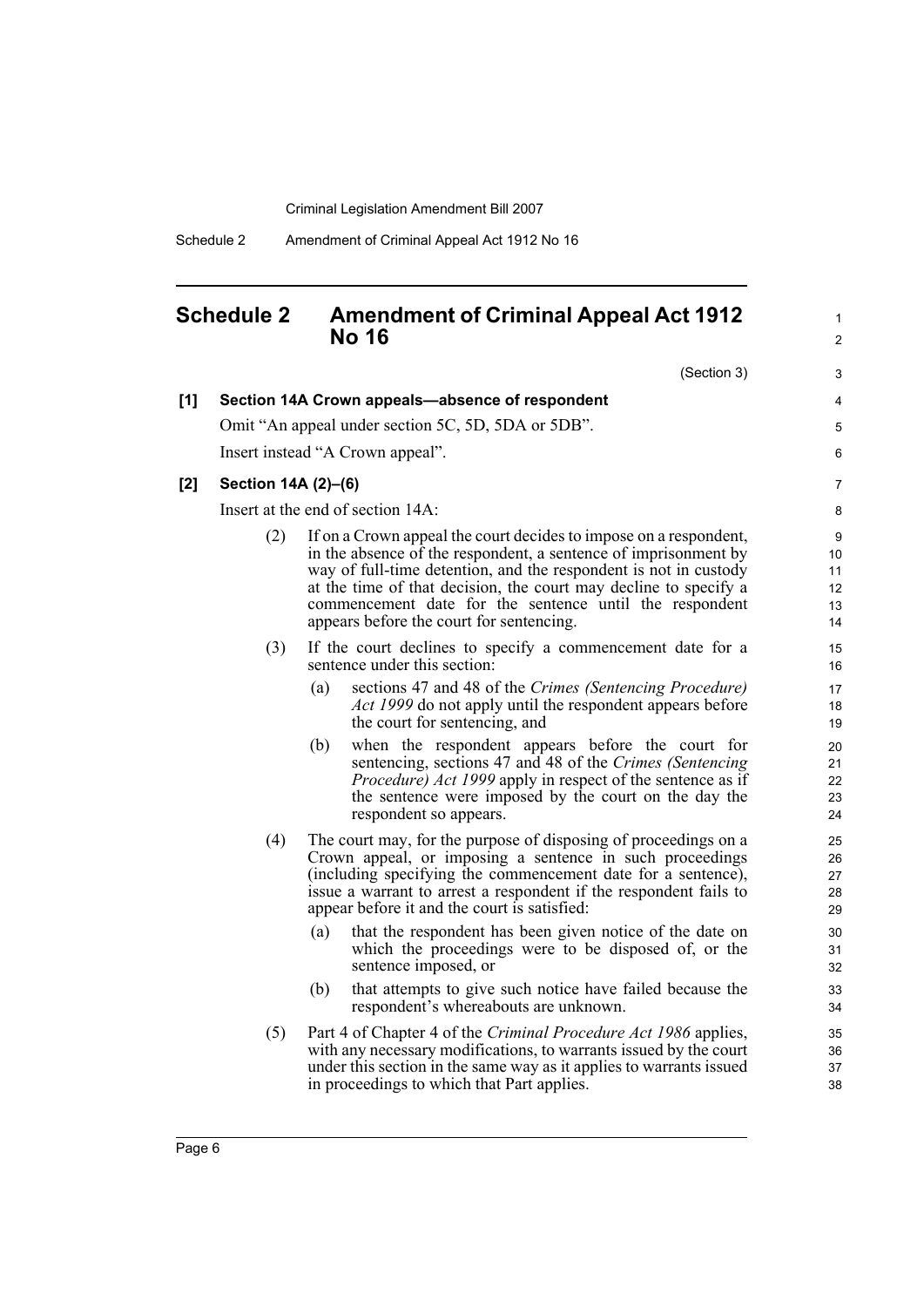Amendment of Criminal Appeal Act 1912 No 16 Schedule 2 Schedule 2

|     |                         | (6) | In this section:<br>Crown appeal means an appeal under section 5C, 5D, 5DA, 5DB<br>or $5DC$ . | 1<br>2<br>3 |
|-----|-------------------------|-----|-----------------------------------------------------------------------------------------------|-------------|
| [3] |                         |     | <b>Schedule 1 Savings and transitional provisions</b>                                         | 4           |
|     | Insert after clause 11: |     |                                                                                               | 5           |
|     | 12                      |     | <b>Criminal Legislation Amendment Act 2007</b>                                                | 6           |
|     |                         |     | The amendments made to section 14A by the <i>Criminal</i>                                     | 7           |
|     |                         |     | Legislation Amendment Act 2007 extend to proceedings on a                                     | 8           |
|     |                         |     | Crown appeal (within the meaning of that section) that were                                   | 9           |
|     |                         |     | commenced, but not finally disposed of, before the amendments                                 | 10          |
|     |                         |     | commenced.                                                                                    | 11          |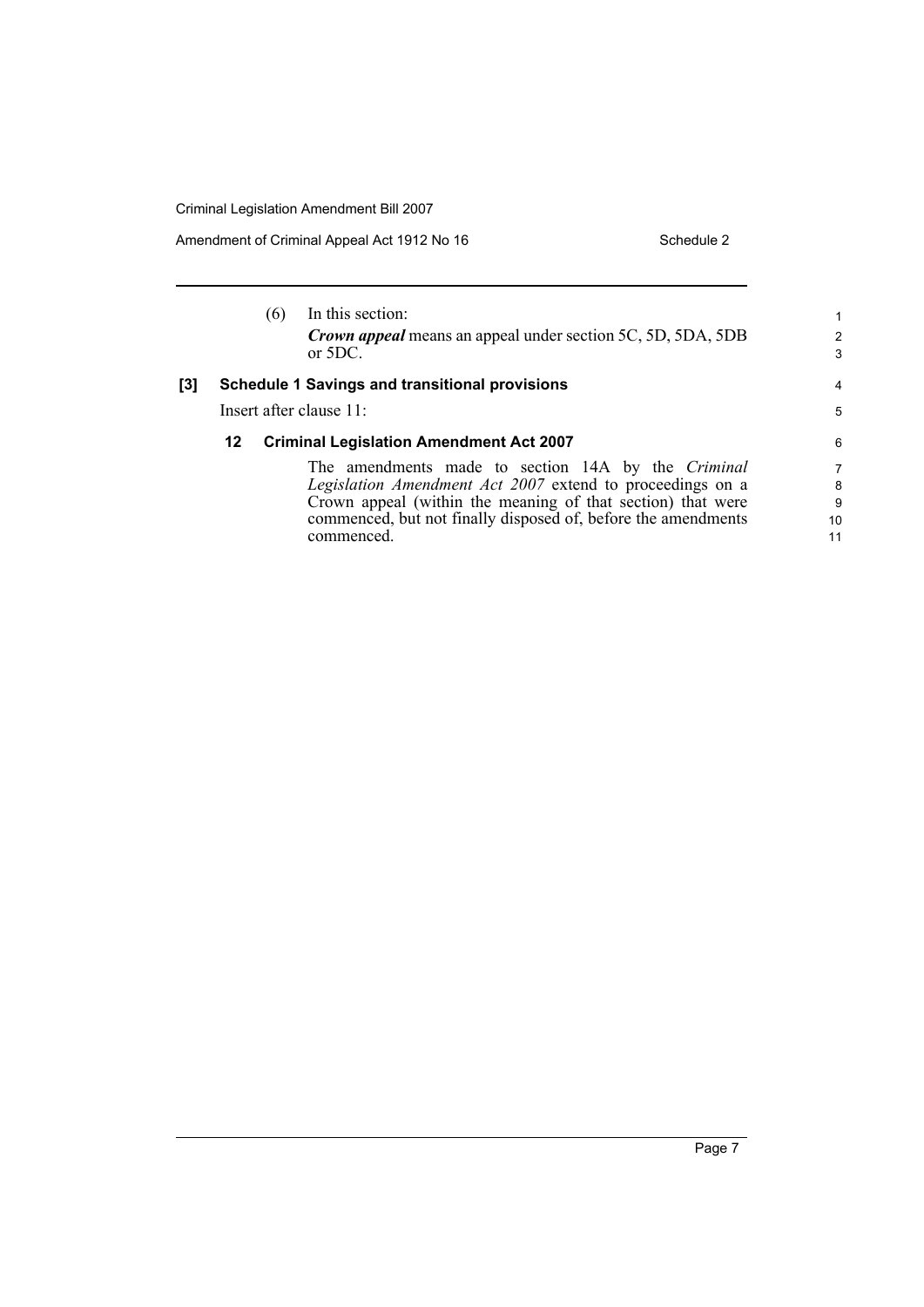Schedule 3 Amendment of Crimes Act 1900 No 40

<span id="page-15-0"></span>

| <b>Schedule 3</b> |                         | <b>Amendment of Crimes Act 1900 No 40</b>                                                                                                                                                                                                                                                                                |
|-------------------|-------------------------|--------------------------------------------------------------------------------------------------------------------------------------------------------------------------------------------------------------------------------------------------------------------------------------------------------------------------|
|                   |                         | (Section 3)                                                                                                                                                                                                                                                                                                              |
| [1]               | <b>Section 4A</b>       |                                                                                                                                                                                                                                                                                                                          |
|                   | Insert after section 4: |                                                                                                                                                                                                                                                                                                                          |
|                   | 4A                      | <b>Recklessness</b>                                                                                                                                                                                                                                                                                                      |
|                   |                         | For the purposes of this Act, if an element of an offence is<br>recklessness, that element may also be established by proof of<br>intention or knowledge.                                                                                                                                                                |
| [2]               |                         | Section 93FA Possession, supply or making of explosives                                                                                                                                                                                                                                                                  |
|                   |                         | Omit section 93FA (2). Insert instead:                                                                                                                                                                                                                                                                                   |
|                   | (2)                     | A person who possesses, supplies or makes an explosive, under<br>circumstances that give rise to a reasonable suspicion that the<br>person did not possess, supply or make the explosive for a lawful<br>purpose, is guilty of an offence.<br>Maximum penalty: Imprisonment for 3 years or 50 penalty units,<br>or both. |
|                   |                         |                                                                                                                                                                                                                                                                                                                          |
| [3]               |                         | Section 331 Contradictory statements on oath<br>Omit "jury" wherever occurring. Insert instead "trier of fact".                                                                                                                                                                                                          |
|                   |                         |                                                                                                                                                                                                                                                                                                                          |
| [4]               |                         | Section 345 Principals in the second degree-how tried and punished<br>Omit "same punishment as the principal".                                                                                                                                                                                                           |
|                   |                         | Insert instead "same punishment to which the person would have been liable                                                                                                                                                                                                                                               |
|                   |                         | had the person been the principal".                                                                                                                                                                                                                                                                                      |
| [5]               |                         | Section 346 Accessories before the fact-how tried and punished                                                                                                                                                                                                                                                           |
|                   |                         | Omit "same punishment as the principal offender".                                                                                                                                                                                                                                                                        |
|                   |                         | Insert instead "same punishment to which the person would have been liable<br>had the person been the principal offender".                                                                                                                                                                                               |
| [6]               |                         | Section 351B Aiders and abettors punishable as principals                                                                                                                                                                                                                                                                |
|                   |                         | Omit "the principal offender is liable" from section 351B (2).                                                                                                                                                                                                                                                           |

1

17 18

Insert instead "the person would have been liable had the person been the principal offender".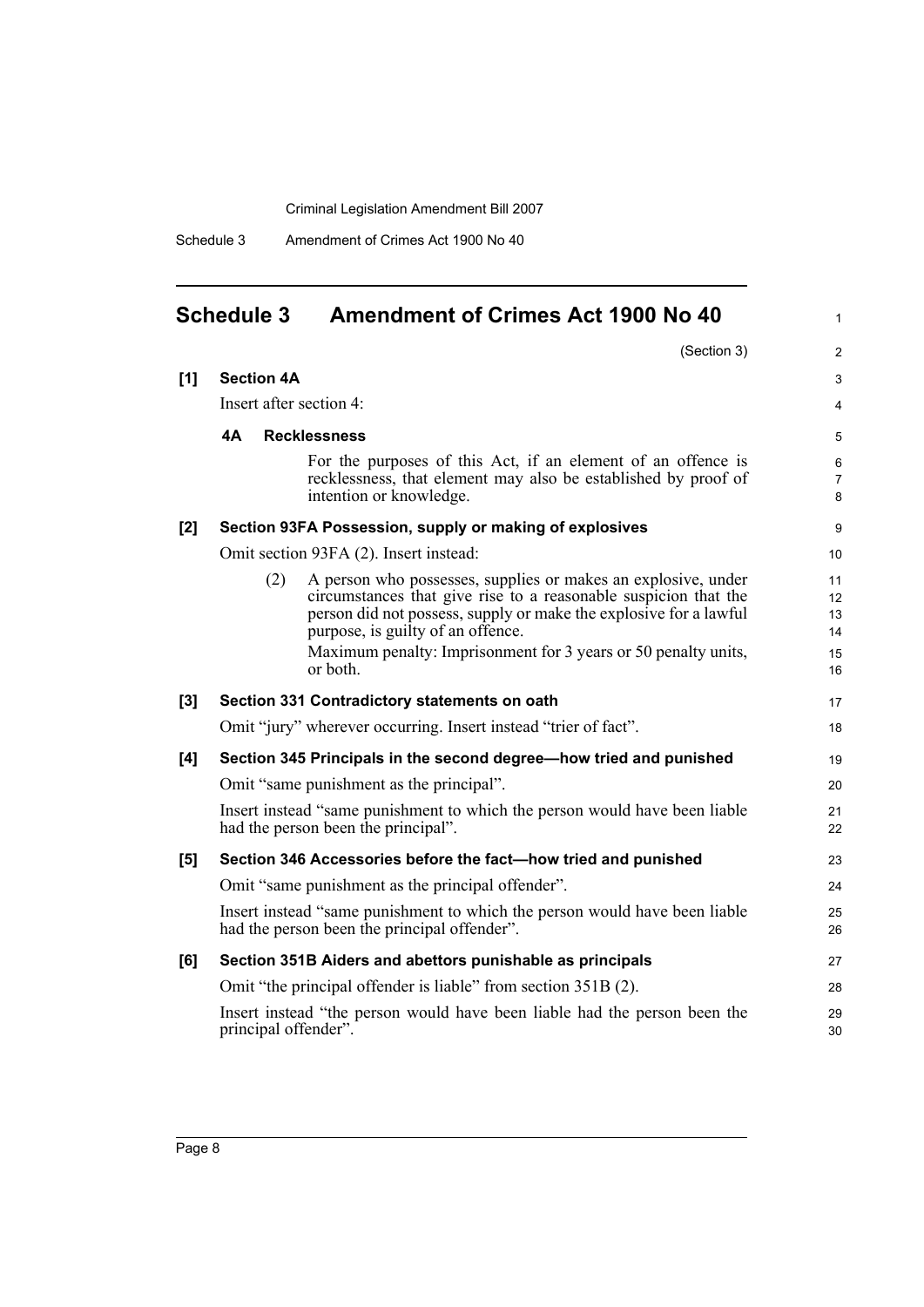Amendment of Drug Misuse and Trafficking Act 1985 No 226 Schedule 4

## <span id="page-16-0"></span>**Schedule 4 Amendment of Drug Misuse and Trafficking Act 1985 No 226**

(Section 3)

1 2

|     |                           |                    |                                                                                 | (Section 3)                                                                                                                                                                                                                                                                                                                                              | 3                                |
|-----|---------------------------|--------------------|---------------------------------------------------------------------------------|----------------------------------------------------------------------------------------------------------------------------------------------------------------------------------------------------------------------------------------------------------------------------------------------------------------------------------------------------------|----------------------------------|
| [1] |                           | <b>Section 11C</b> |                                                                                 |                                                                                                                                                                                                                                                                                                                                                          | 4                                |
|     | Insert after section 11B: |                    |                                                                                 |                                                                                                                                                                                                                                                                                                                                                          |                                  |
|     | 11C                       |                    | Possession of instructions for manufacture or production of<br>prohibited drugs |                                                                                                                                                                                                                                                                                                                                                          |                                  |
|     |                           | (1)                |                                                                                 | A person who has in his or her possession a document that<br>contains instructions for the manufacture or production of a<br>prohibited drug is guilty of an offence.                                                                                                                                                                                    | 8<br>9<br>10 <sup>1</sup>        |
|     |                           | (2)                |                                                                                 | It is a defence to a prosecution for an offence under subsection $(1)$<br>if the defendant establishes:                                                                                                                                                                                                                                                  | 11<br>12 <sup>°</sup>            |
|     |                           |                    | (a)                                                                             | that the defendant is licensed or authorised under the<br>Poisons and Therapeutic Goods Act 1966 to manufacture<br>or produce the prohibited drug to which the instructions<br>relate, or                                                                                                                                                                | 13<br>14<br>15<br>16             |
|     |                           |                    | (b)                                                                             | that the defendant is acting in accordance with an authority<br>granted by the Director-General of the Department of<br>Health where the Director-General is satisfied that the<br>manufacture or production of the prohibited drug to which<br>the instructions relate is for the purpose of scientific<br>research, instruction, analysis or study, or | 17<br>18<br>19<br>20<br>21<br>22 |
|     |                           |                    | (c)                                                                             | that the defendant is in possession of the document for the<br>purposes of an activity that is not unlawful, or                                                                                                                                                                                                                                          | 23<br>24                         |
|     |                           |                    | (d)                                                                             | that the defendant otherwise has a reasonable excuse for<br>possessing the document.                                                                                                                                                                                                                                                                     | 25<br>26                         |
| [2] |                           |                    |                                                                                 | Section 24A Possession of precursors and certain apparatus for<br>manufacture or production of prohibited drugs                                                                                                                                                                                                                                          | 27<br>28                         |
|     |                           |                    |                                                                                 | Omit section 24A (1). Insert instead:                                                                                                                                                                                                                                                                                                                    | 29                               |
|     |                           | (1)                |                                                                                 | A person who has possession of:                                                                                                                                                                                                                                                                                                                          | 30                               |
|     |                           |                    | (a)                                                                             | a precursor, or                                                                                                                                                                                                                                                                                                                                          | 31                               |
|     |                           |                    | (b)                                                                             | a drug manufacture apparatus,                                                                                                                                                                                                                                                                                                                            | 32                               |
|     |                           |                    |                                                                                 | intended by the person for use in the manufacture or production,<br>by that person or another person, of a prohibited drug is guilty of<br>an offence.                                                                                                                                                                                                   | 33<br>34<br>35                   |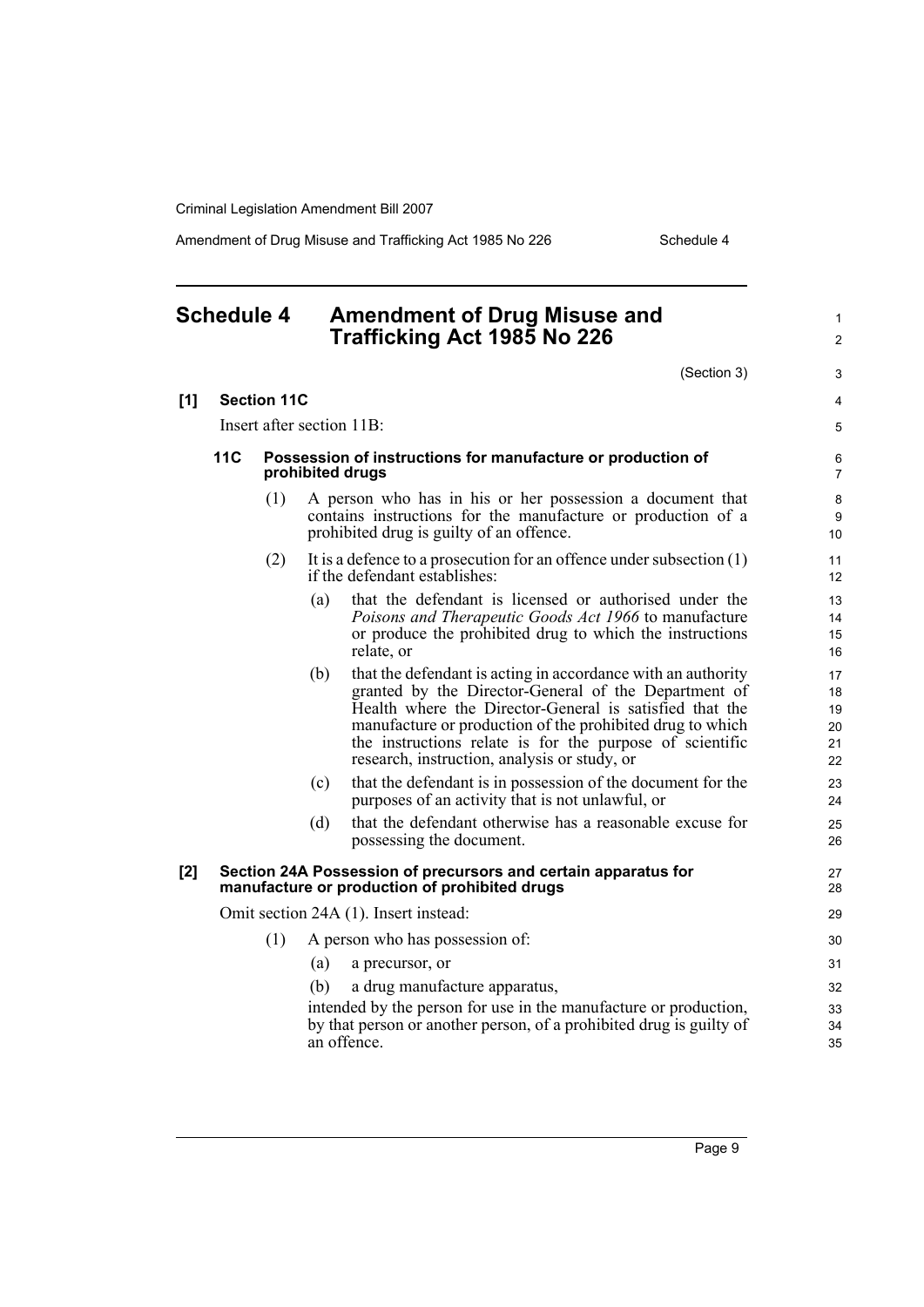Schedule 4 Amendment of Drug Misuse and Trafficking Act 1985 No 226

| $[3]$ | Section 24A (3)         |                    |                                                                                           |                |  |  |  |
|-------|-------------------------|--------------------|-------------------------------------------------------------------------------------------|----------------|--|--|--|
|       |                         |                    | Omit the subsection. Insert instead:                                                      | 2              |  |  |  |
|       | In this section:<br>(3) |                    |                                                                                           |                |  |  |  |
|       |                         |                    | <i>drug manufacture apparatus</i> means an apparatus specified or                         | 4              |  |  |  |
|       |                         |                    | described in the regulations as a drug manufacture apparatus for                          | 5              |  |  |  |
|       |                         |                    | the purposes of this section.                                                             | 6              |  |  |  |
|       |                         |                    | <i>precursor</i> means a substance specified or described in the                          | $\overline{7}$ |  |  |  |
|       |                         |                    | regulations as a precursor for the purposes of this section.                              | 8              |  |  |  |
| [4]   |                         | <b>Section 24B</b> |                                                                                           | 9              |  |  |  |
|       |                         |                    | Insert after section 24A:                                                                 | 10             |  |  |  |
|       | 24B                     |                    | Possession of prohibited drug precursors                                                  | 11             |  |  |  |
|       |                         |                    |                                                                                           |                |  |  |  |
|       |                         | (1)                | A person who has in his or her possession a precursor of a                                | 12             |  |  |  |
|       |                         |                    | quantity not less than the quantity prescribed by the regulations                         | 13             |  |  |  |
|       |                         |                    | in relation to that precursor is guilty of an offence.                                    | 14             |  |  |  |
|       |                         | (2)                | It is a defence to a prosecution for an offence under subsection $(1)$                    | 15             |  |  |  |
|       |                         |                    | if the defendant establishes:                                                             | 16             |  |  |  |
|       |                         |                    | that the defendant is in possession of the precursor for the<br>(a)                       | 17             |  |  |  |
|       |                         |                    | purposes of an activity that is not unlawful, or                                          | 18             |  |  |  |
|       |                         |                    | that the defendant otherwise has a reasonable excuse for<br>(b)                           | 19             |  |  |  |
|       |                         |                    | possessing the precursor.                                                                 | 20             |  |  |  |
|       |                         | (3)                | In this section, <i>precursor</i> means a substance:                                      | 21             |  |  |  |
|       |                         |                    | that is capable of being used to manufacture or produce a<br>(a)                          | 22             |  |  |  |
|       |                         |                    | prohibited drug, and                                                                      | 23             |  |  |  |
|       |                         |                    | that is specified or described in the regulations as a<br>(b)                             | 24             |  |  |  |
|       |                         |                    | precursor for the purposes of this section.                                               | 25             |  |  |  |
| [5]   |                         |                    | Section 31 Indictable offences-summary disposal of unless                                 | 26             |  |  |  |
|       |                         |                    | prosecution or accused elects otherwise                                                   | 27             |  |  |  |
|       |                         |                    | Insert "or 24B" after "section 24A" in section 31 (1A).                                   | 28             |  |  |  |
| [6]   |                         |                    | Section 33AB Penalties for offences involving possession of prohibited<br>drug precursors | 29<br>30       |  |  |  |
|       |                         |                    | Insert at the end of the section:                                                         | 31             |  |  |  |
|       |                         | (2)                | The penalty for an offence under section 24B is a fine of 1,000                           | 32             |  |  |  |
|       |                         |                    | penalty units or imprisonment for a term of 5 years, or both,                             | 33             |  |  |  |
|       |                         |                    | except as provided by section 31.                                                         | 34             |  |  |  |
|       |                         |                    |                                                                                           |                |  |  |  |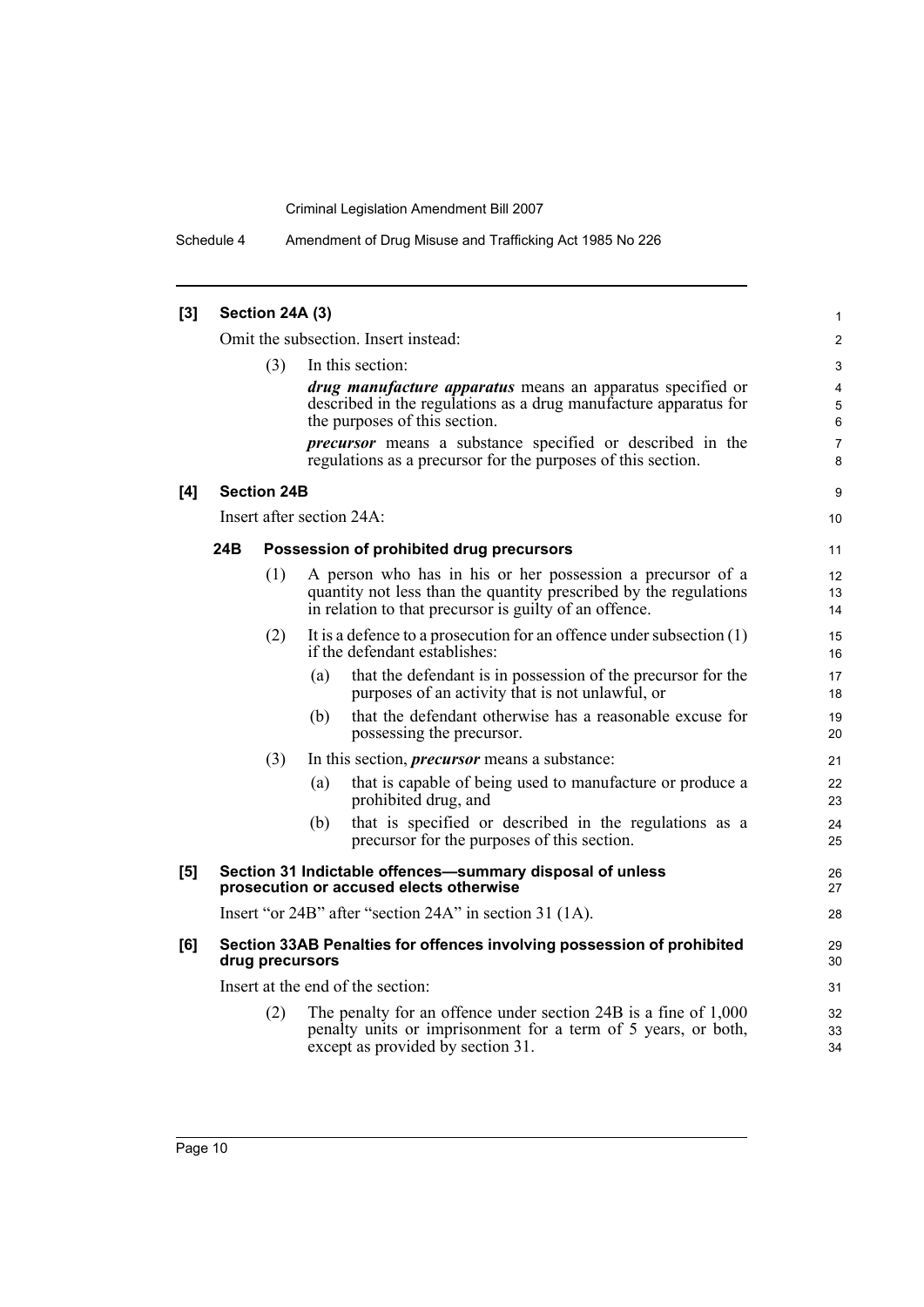### Amendment of Drug Misuse and Trafficking Act 1985 No 226 Schedule 4

| [7] |     | <b>Section 35A</b>       |                                                                                                                                                                                                                                                                                                                         | 1                                |
|-----|-----|--------------------------|-------------------------------------------------------------------------------------------------------------------------------------------------------------------------------------------------------------------------------------------------------------------------------------------------------------------------|----------------------------------|
|     |     | Insert after section 35: |                                                                                                                                                                                                                                                                                                                         | 2                                |
|     | 35A |                          | Defence to certain offences involving substances used in industry                                                                                                                                                                                                                                                       | 3                                |
|     |     |                          | Despite any other provision of this Act, it is not an offence<br>against this Act for:                                                                                                                                                                                                                                  | 4<br>5                           |
|     |     | (a)                      | a person to manufacture, produce, possess or supply a<br>substance listed in Schedule 2 if the substance is contained<br>in a product from which the substance cannot be readily<br>extracted or readily synthesized, or                                                                                                | 6<br>7<br>8<br>9                 |
|     |     | (b)                      | a person to manufacture, produce, possess or supply a<br>substance listed in Schedule 2 if the substance is contained<br>in a product that is not for human consumption and the<br>person manufactures, produces, possesses or supplies the<br>product in connection with an activity that is not unlawful,<br>$\alpha$ | 10<br>11<br>12<br>13<br>14<br>15 |
|     |     | (c)                      | a person to possess or supply a substance listed in<br>Schedule 2 if the person possesses or supplies the<br>substance for the purpose of its disposal as waste or its<br>destruction.                                                                                                                                  | 16<br>17<br>18<br>19             |
| [8] |     |                          | <b>Section 40A Proof of certain matters</b>                                                                                                                                                                                                                                                                             | 20                               |
|     |     |                          | Omit "or 25 (4)" from section 40A (2). Insert instead ", 25 (4) or 35A".                                                                                                                                                                                                                                                | 21                               |
| [9] |     | <b>Section 44A</b>       |                                                                                                                                                                                                                                                                                                                         | 22                               |
|     |     | Insert after section 44: |                                                                                                                                                                                                                                                                                                                         | 23                               |
|     | 44A |                          | <b>Amendment of Schedule 2</b>                                                                                                                                                                                                                                                                                          | 24                               |
|     |     |                          | The Governor may, from time to time, by regulation amend<br>Schedule 2:                                                                                                                                                                                                                                                 | 25<br>26                         |
|     |     | (a)                      | by adding the name or description of or relating to a<br>substance, or                                                                                                                                                                                                                                                  | 27<br>28                         |
|     |     | (b)                      | by amending a name or description of or relating to a<br>substance for the purpose of more accurately describing<br>the substance.                                                                                                                                                                                      | 29<br>30<br>31                   |
|     |     |                          |                                                                                                                                                                                                                                                                                                                         |                                  |